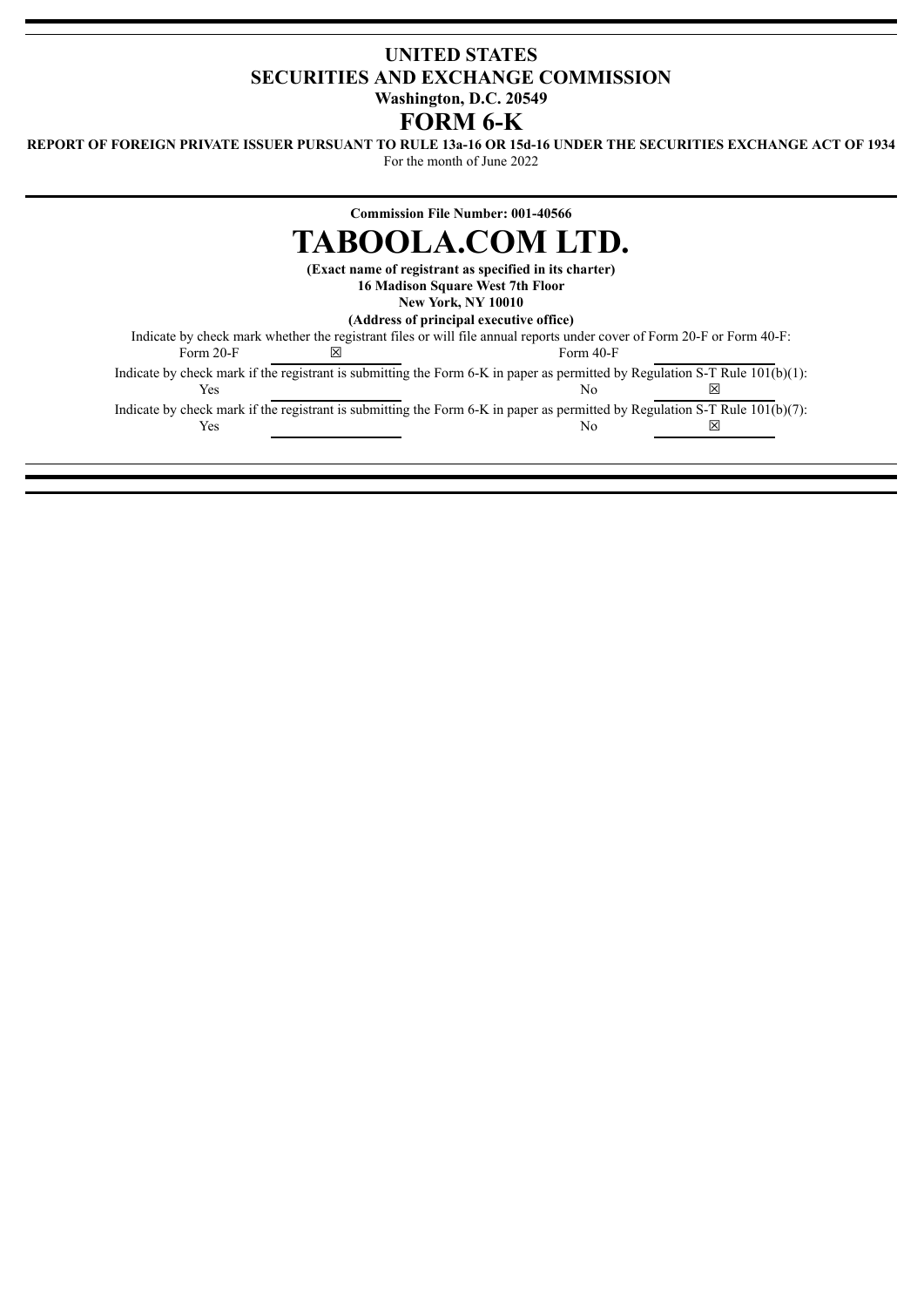#### **EXPLANATORY NOTE**

Taboola.com Ltd. (the "Company") announced the results of the Company's Annual General Meeting of Shareholders (the "Meeting"), which was held online via live audio webcast at 4 p.m. (Israel time) / 9 a.m. (Eastern time) on June 14, 2022.

At the Meeting, the Company's shareholders voted upon and approved, by the requisite majority in accordance with the Israel Companies Law, 5759-1999 and the Company's articles of association, the following matters: (i) the re-election of three Class I directors, and (ii) the re-appointment of Kost, Forer, Gabbay & Kasierer, a member of Ernst & Young Global, as the Company's independent registered public accounting firm for the year ending December 31, 2022 and until the next annual general meeting of shareholders, all as set forth in the Company's Notice of Annual General Meeting of Shareholders, which was attached as Exhibit 99.1 to the Company's report of foreign private issuer on Form 6-K furnished to the Securities and Exchange Commission on May 10, 2022.

The number of votes cast for or against and the number of abstentions and broker non-votes, as applicable, in connection with each matter presented for shareholder consideration at the Meeting, are set forth below:

#### *Proposal 1: Re-election of three Class I directors*

|                | For         | Against    | Abstain | <b>Broker Non-Votes</b> |
|----------------|-------------|------------|---------|-------------------------|
| Erez Shachar   | 111.782.775 | 11.896.771 | 78.012  |                         |
| Deirdre Bigley | 112,956,827 | 10.746.386 | 54.345  |                         |
| Lynda Clarizio | 108,795,305 | 14,907,042 | 55.211  |                         |

Proposal 2: Re-appointment of Kost, Forer, Gabbay & Kasierer, a member of Ernst & Young Global, as the Company's independent registered public accounting firm for the year ending December 31, 2022 and until the next annual general meeting of shareholders

| For         | Against   | Abstain | <b>Broker Non-Votes</b> |
|-------------|-----------|---------|-------------------------|
| 119,286,837 | 4,402,168 | 68,553  |                         |